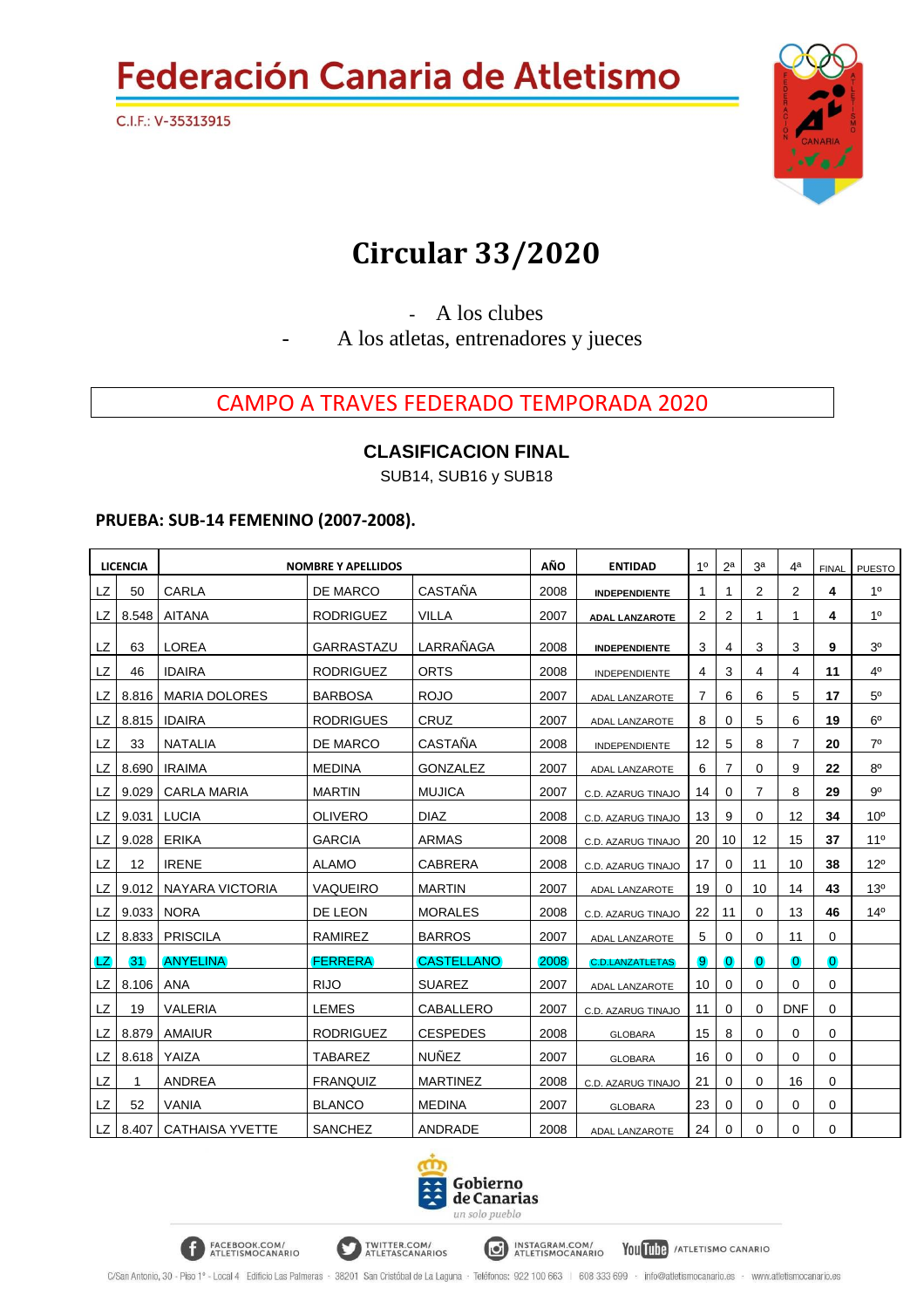C.I.F.: V-35313915



|   | 8.407          | .AURA   | <b>PONCE</b>   | <b>RAMOS</b>     | 2007 | C.D.LANZATLETAS      |    | 12 | $\overline{A}$<br>. U |  |  |
|---|----------------|---------|----------------|------------------|------|----------------------|----|----|-----------------------|--|--|
| ᅩ | 76             | YANIRA  | <b>MONTOYA</b> | <b>MOTA</b>      | 2008 | <b>INDEPENDIENTE</b> |    |    |                       |  |  |
|   | <b>CABILDO</b> | NAYADET | <b>PERDOMO</b> | <b>RODRIGUEZ</b> | 2008 | <b>INDEPENDIENTE</b> | 18 |    |                       |  |  |

#### **PRUEBA: SUB-14 MASCULINO (2007-2008)**

FACEBOOK.COM/

|           | <b>LICENC</b><br><b>FCA</b> |                          | <b>NOMBRE Y APELLIDOS</b> |                  | AÑO  | <b>ENTIDAD</b>         | 1 <sup>0</sup> | 2 <sup>o</sup><br>$\overline{\phantom{a}}$ | За             | 4ª             | <b>FINAL</b>            | <b>PUESTO</b>   |
|-----------|-----------------------------|--------------------------|---------------------------|------------------|------|------------------------|----------------|--------------------------------------------|----------------|----------------|-------------------------|-----------------|
| LZ        | 48                          | <b>DOMINIK</b>           | <b>IVANCIK</b>            |                  | 2008 | <b>INDEPENDIENTE</b>   | 1              | $\mathbf{1}$                               | 1              | $\mathbf{1}$   | 3                       | 1 <sup>0</sup>  |
| LZ        | 47                          | <b>MATIAS</b>            | <b>PADRON</b>             | <b>NMIGUELEZ</b> | 2008 | <b>INDEPENDIENTE</b>   | 3              | $\overline{4}$                             | $\overline{2}$ | $\overline{2}$ | $\overline{\mathbf{r}}$ | 2 <sup>0</sup>  |
|           |                             |                          |                           |                  |      |                        |                |                                            |                |                |                         | 3 <sup>0</sup>  |
| <b>LZ</b> | 8.343                       | <b>JEISSON DAVID</b>     | <b>PEREZ</b>              | <b>VALENCIA</b>  | 2007 | <b>ADAL LANZAROTE</b>  | $\overline{2}$ | 3                                          | 3              | $\overline{4}$ | 8                       |                 |
| LZ        | 8.724                       | <b>ADUEN</b>             | <b>MERINO</b>             | <b>GOMEZ</b>     | 2007 | <b>ADAL LANZAROTE</b>  | 5              | $\overline{2}$                             | 4              | 6              | 11                      | 40              |
| LZ        | 43                          | <b>JACK</b>              | <b>TIMMONS</b>            |                  | 2008 | INDEPENDIENTE          | 4              | 5                                          | 5              | 5              | 14                      | $5^{\circ}$     |
| LZ        | 62                          | <b>SAMUEL</b>            | <b>GONZALEZ</b>           | <b>BERMUDEZ</b>  | 2007 | <b>CDA JOSE CARLOS</b> | 9              | $\overline{7}$                             | $\overline{7}$ | $\overline{7}$ | 21                      | 6 <sup>o</sup>  |
| LZ        | 8.509                       | <b>ALVARO</b>            | <b>PADILLA</b>            | <b>RAMIREZ</b>   | 2007 | <b>ADAL LANZAROTE</b>  | 6              | 9                                          | 8              | $\overline{0}$ | 23                      | 70              |
| LZ        | 64                          | <b>RUBEN</b>             | <b>GONZALEZ</b>           | <b>BERMUDEZ</b>  | 2007 | INDEPENDIENTE          | 8              | 8                                          | 11             | 9              | 25                      | $8^{\circ}$     |
| LZ        | 8.510                       | <b>TAYSIR</b>            | <b>SAIKAN</b>             | <b>TRASSIM</b>   | 2008 | ADAL LANZAROTE         | 10             | 0                                          | 9              | 10             | 29                      | 90              |
| LZ        | 8.067                       | <b>RODRIGO</b>           | <b>BOLAÑOS</b>            | VIÑA             | 2008 | <b>GLOBARA</b>         | 11             | 13                                         | 10             | 12             | 33                      | 10 <sup>o</sup> |
| LZ        | 8.999                       | <b>RUBEN</b>             | <b>PEREZ</b>              | <b>CACHO</b>     | 2008 | <b>ADAL LANZAROTE</b>  | 12             | 0                                          | 12             | 11             | 35                      | 11 <sup>°</sup> |
| LZ        | 8.799                       | <b>OWEN</b>              | <b>MARTIN</b>             | GIL              | 2008 | ADAL LANZAROTE         | 22             | 12                                         | 14             | 15             | 41                      | 12°             |
| LZ        | 8.615                       | <b>BRAIS</b>             | <b>MAYO</b>               | <b>BOALHOSA</b>  | 2007 | <b>GLOBARA</b>         | 15             | 18                                         | 15             | 13             | 43                      | 13 <sup>0</sup> |
| LZ        | 8.543                       | CARLOS                   | <b>PEREZ</b>              | <b>PERDOMO</b>   | 2008 | ADAL LANZAROTE         | 19             | 16                                         | 17             | 16             | 49                      | 14 <sup>0</sup> |
| LZ        | 8.997                       | <b>PABLO</b>             | RAMIREZ                   | <b>MELIAN</b>    | 2007 | <b>ADAL LANZAROTE</b>  | 18             | 19                                         | 0              | 14             | 51                      | $15^{\circ}$    |
| LZ        | 8.817                       | <b>RUBEN GABRIEL</b>     | <b>URIARTE</b>            | GARCES           | 2007 | ADAL LANZAROTE         | 20             | 17                                         | 16             | 0              | 53                      | 16 <sup>o</sup> |
| LZ        | 8.916                       | <b>DIEGO</b>             | <b>DIAZ</b>               | <b>MARRERO</b>   | 2007 | ADAL LANZAROTE         | 13             | 14                                         | $\mathbf 0$    | $\mathbf 0$    | $\mathbf 0$             |                 |
| LZ        | 9.010                       | <b>DAILOS</b>            | <b>DELGADO</b>            | <b>ROJO</b>      | 2008 | ADAL LANZAROTE         | 14             | 10                                         | 0              | 0              | 0                       |                 |
| LZ        | 8.735                       | ADAY                     | <b>SICILIA</b>            | <b>CEDRES</b>    | 2007 | <b>GLOBARA</b>         | 16             | 0                                          | 13             | 0              | $\mathbf 0$             |                 |
| LZ        |                             | 8.214 ADRIAN             | <b>SHIAO</b>              | <b>CAMACHO</b>   | 2007 | ADAL LANZAROTE         | 17             | 0                                          | 0              | 0              | 0                       |                 |
| LZ        | 8.837                       | MARCOS JOSE              | <b>DOMINGUEZ</b>          | <b>AIRES</b>     | 2007 | ADAL LANZAROTE         | $\overline{7}$ | 11                                         | <b>DNF</b>     | $\mathbf 0$    | $\mathbf 0$             |                 |
| LZ        | 9.016                       | PABLO                    | <b>DIAZ</b>               | <b>HERNANDEZ</b> | 2008 | ADAL LANZAROTE         | 21             | 0                                          | 0              | 0              | $\mathbf 0$             |                 |
| LZ        | 9.009                       | <b>UBAY</b>              | <b>DELGADO</b>            | <b>ROJO</b>      | 2008 | ADAL LANZAROTE         | 23             | 15                                         | 0              | $\mathbf 0$    | $\mathbf 0$             |                 |
| LZ        | 8840                        | <b>NICOLAS</b>           | <b>HERNANDEZ</b>          | <b>MARTIN</b>    | 2008 | <b>C.D.LANZATLETAS</b> | $\mathbf{0}$   | 6                                          | 6              | 8              | $\bf{0}$                | $6^{\circ}$     |
| LZ        | 8110                        | <b>CELIO</b>             | <b>BADA</b>               | SEMEIRA          | 2007 | INDEPENDIENTE          | 0              | 0                                          | 18             | 0              | 0                       |                 |
| LZ        | 8.215                       | <b>DARIO</b>             | CALLERO                   | CARABALLO        | 2007 | ADAL LANZAROTE         | 0              | 0                                          | 0              | 3              | 0                       |                 |
|           |                             | <b>CABILDO   NICOLAS</b> | <b>CABRERA</b>            | <b>BEDOYA</b>    | 2008 | <b>INDEPENDIENTE</b>   | 24             | 0                                          | 0              | 0              | $\mathbf 0$             |                 |



INSTAGRAM.COM/<br>ATLETISMOCANARIO

You Tube / ATLETISMO CANARIO

TWITTER.COM/<br>ATLETASCANARIOS

C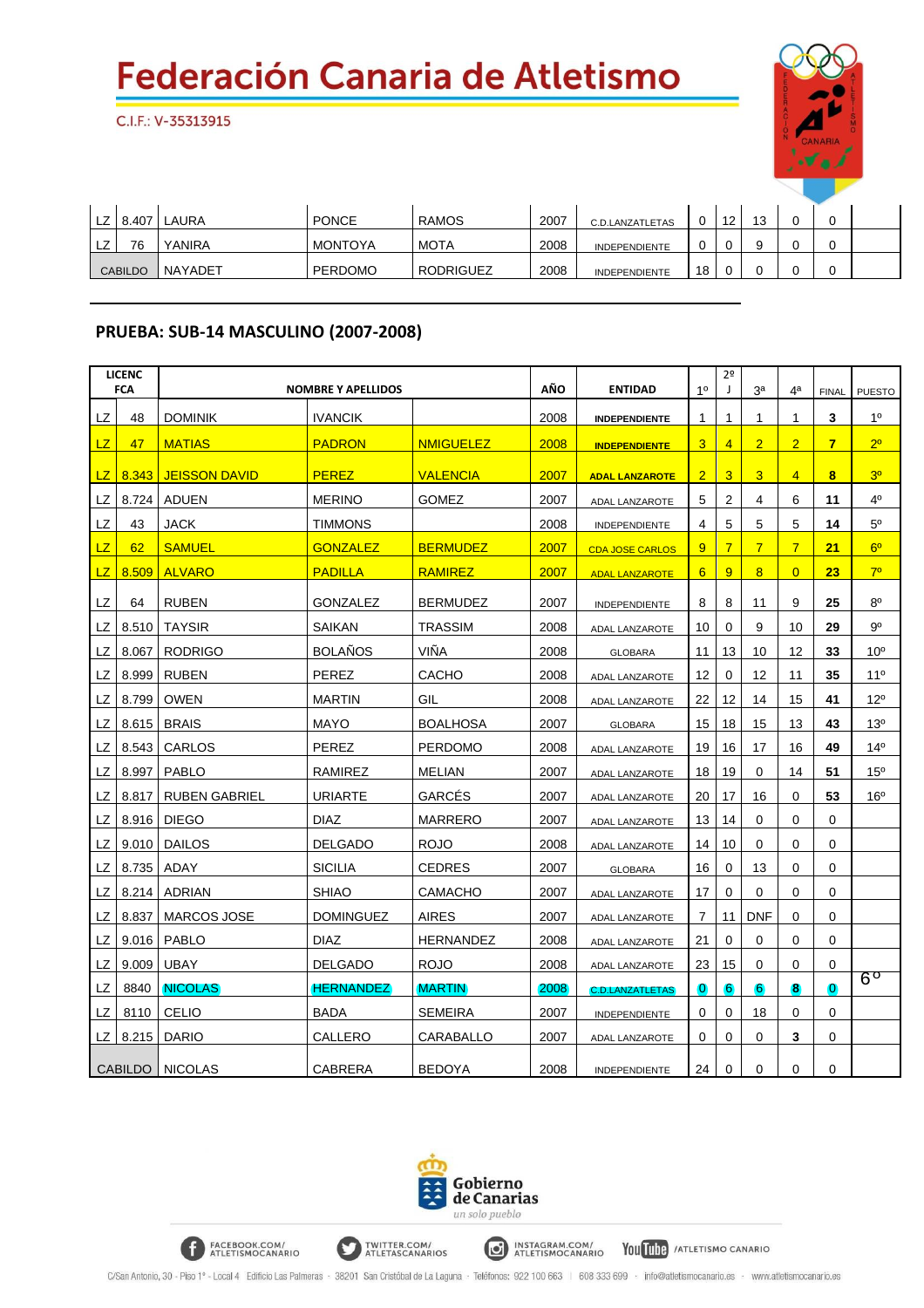C.I.F.: V-35313915



#### **PRUEBA: SUB-16 FEMENINO (2005-2006)**

FACEBOOK.COM/<br>ATLETISMOCANARIO

|           | <b>LICENC</b><br><b>FCA</b> |                        | <b>NOMBRE Y APELLIDOS</b> |                      | AÑO  | <b>ENTIDAD</b>          | 10              | 2 <sup>a</sup> | 3 <sup>a</sup>  | 4 <sup>a</sup> | <b>FINAL</b> | <b>PUESTO</b>   |
|-----------|-----------------------------|------------------------|---------------------------|----------------------|------|-------------------------|-----------------|----------------|-----------------|----------------|--------------|-----------------|
| LZ        | 8.968                       | <b>MARINA</b>          | <b>GUERRA</b>             | <b>GUTIERREZ</b>     | 2006 | <b>INDEPENDIENTE</b>    | 2               | 2              | 1               | 1              | 4            | 1 <sup>0</sup>  |
| LZ        | 8.889                       | <b>REBECCA LOUIS</b>   | <b>ROWE</b>               |                      | 205  | <b>INDEPENDIENTE</b>    | 5               | 1              | 2               | 2              | 5            | $2^{\circ}$     |
| LZ        | 8.845                       | <b>MAITE</b>           | <b>REYES</b>              | <b>BRETSCHNEIDER</b> | 2006 | <b>C.D. LANZATLETAS</b> | 1               | 3              | $\vert 4 \vert$ | $\overline{4}$ | 8            | 3 <sup>o</sup>  |
| LZ        | 8.877                       | MARÍA                  | PEREZ                     | <b>MORALES</b>       | 2005 | <b>C.D. AZARUG</b>      | 3               | 0              | 3               | 3              | 9            | 4°              |
| LZ        | 8.835                       | <b>SELINA TSECHING</b> | <b>DELGADO</b>            | <b>SO</b>            | 2005 | ADAL LANZAROTE          | 4               | 4              | 5               | 0              | 13           | 5 <sup>0</sup>  |
| LΖ        | 8.851                       | <b>DANIELA</b>         | <b>BRITO</b>              | <b>CEJAS</b>         | 2006 | <b>C.D. LANZATLETAS</b> | 6               | 8              | $\bf{8}$        | 7              | 21           | $6^{\circ}$     |
| LZ        | 2                           | LAURA                  | <b>CUESTA</b>             | <b>BERMUDEZ</b>      | 2006 | C.D. AZARUG TINAJO      | 11              | $\Omega$       | 7               | 5              | 23           | 7 <sup>0</sup>  |
| LZ        | 68                          | <b>ALBA</b>            | <b>CUELLAR</b>            | <b>RODRIGUEZ</b>     | 2006 | <b>TRIACTIV</b>         | 12              | $\Omega$       | 6               | 6              | 24           | 8 <sup>0</sup>  |
| LZ        | 8.063                       | <b>MARIA</b>           | <b>TABOADA</b>            | <b>QUINTELA</b>      | 2005 | <b>GLOBARA</b>          | 16              | 10             | 10              | 9              | 29           | $9^{\circ}$     |
| LZ        | 8.876                       | LUCIA                  | <b>FERNANDEZ</b>          | <b>BONILLA</b>       | 2005 | C.D. AZARUG TINAJO      | 13              | $\Omega$       | 9               | 8              | 30           | 10 <sup>o</sup> |
| LZ        | 9.019                       | <b>TATIANA</b>         | <b>MARTÍN</b>             | <b>CEJAS</b>         | 2006 | <b>C.D. LANZATLETAS</b> | 10 <sup>1</sup> | 9              | 11              | $\overline{0}$ | 30           | $11^{\circ}$    |
| LZ        | 8.977                       | <b>NAYELI</b>          | LEAL                      | <b>FUENTES</b>       | 2005 | <b>GLOBARA</b>          | $\Omega$        | 12             | 14              | 11             | 37           | 12°             |
| <b>LZ</b> | 74                          | <b>ALBA</b>            | <b>OLAFSSON</b>           | <b>RIVAS</b>         | 2005 | <b>TRIACTIV</b>         | 17              | $\Omega$       | 12              | 10             | 39           | 13 <sup>°</sup> |
| LZ        | 8.219                       | <b>KEIRA</b>           | <b>GARCIA</b>             | <b>SHIAO</b>         | 2006 | ADAL LANZAROTE          | 8               | $\overline{7}$ | 0               | 0              | 0            |                 |
| LZ        | 8.807                       | <b>SARA</b>            | <b>BONILLA</b>            | <b>CAMACHO</b>       | 2006 | ADAL LANZAROTE          | 9               | 6              | 0               | 0              | $\Omega$     |                 |
| LZ        | 9.034                       | <b>MARIA</b>           | <b>UMPIERREZ</b>          | <b>RUIZ</b>          | 2006 | C.D. AZARUG TINAJO      | 14              | $\Omega$       | 0               | 0              | 0            |                 |
| LZ        | 8.938                       | <b>ANDREA</b>          | <b>ALMEIDA</b>            | <b>TOLEDO</b>        | 2005 | ADAL LANZAROTE          | 15              | 11             | 0               | 0              | 0            |                 |
| <b>LZ</b> | 75                          | SIENNA CLIRE           | <b>REBERTSON</b>          |                      | 2006 | <b>TRIACTIV</b>         | 18              | 0              | 0               | 12             | 0            |                 |
| LZ        | 9.021                       | <b>AROA</b>            | <b>FERNANDEZ</b>          | <b>FERNANDEZ</b>     | 2006 | C.D. AZARUG TINAJO      | 19              | 0              | 0               | 13             | 0            |                 |
| LZ        | 9.015                       | KELLY                  | <b>BASS</b>               |                      | 2005 | ADAL LANZAROTE          | 20              | 13             | 0               | 0              | $\Omega$     |                 |
| LZ        | 9.044                       | <b>GARA</b>            | <b>DIAZ</b>               | <b>LUIS</b>          | 2006 | ADAL LANZAROTE          | 21              | $\Omega$       | 0               | 0              | $\Omega$     |                 |
| LZ        | 8.926                       | <b>IRENE</b>           | <b>DIAZ</b>               | <b>MARRERO</b>       | 2005 | ADAL LANZAROTE          | $\Omega$        | $\Omega$       | $\Omega$        | 0              | $\Omega$     |                 |
| LZ        | 8.875                       | <b>SIDNEY</b>          | <b>NUGENT</b>             |                      | 2005 | INDEPENDIENTE           | 7               | 5              | 0               | 0              | $\Omega$     |                 |
| LZ        | 9.044                       | <b>GARA</b>            | <b>DIAZ</b>               | LUIS                 | 2006 | ADAL LANZAROTE          | 0               | 14             | 0               | 0              | 0            |                 |
| <b>LZ</b> | 71                          | <b>DANIELA</b>         | LOZANO                    | ZARZA                | 2006 | TRIACTIV                | $\Omega$        | $\Omega$       | 13              | 0              | $\Omega$     |                 |



INSTAGRAM.COM/<br>ATLETISMOCANARIO

You Tube / ATLETISMO CANARIO

TWITTER.COM/<br>ATLETASCANARIOS

C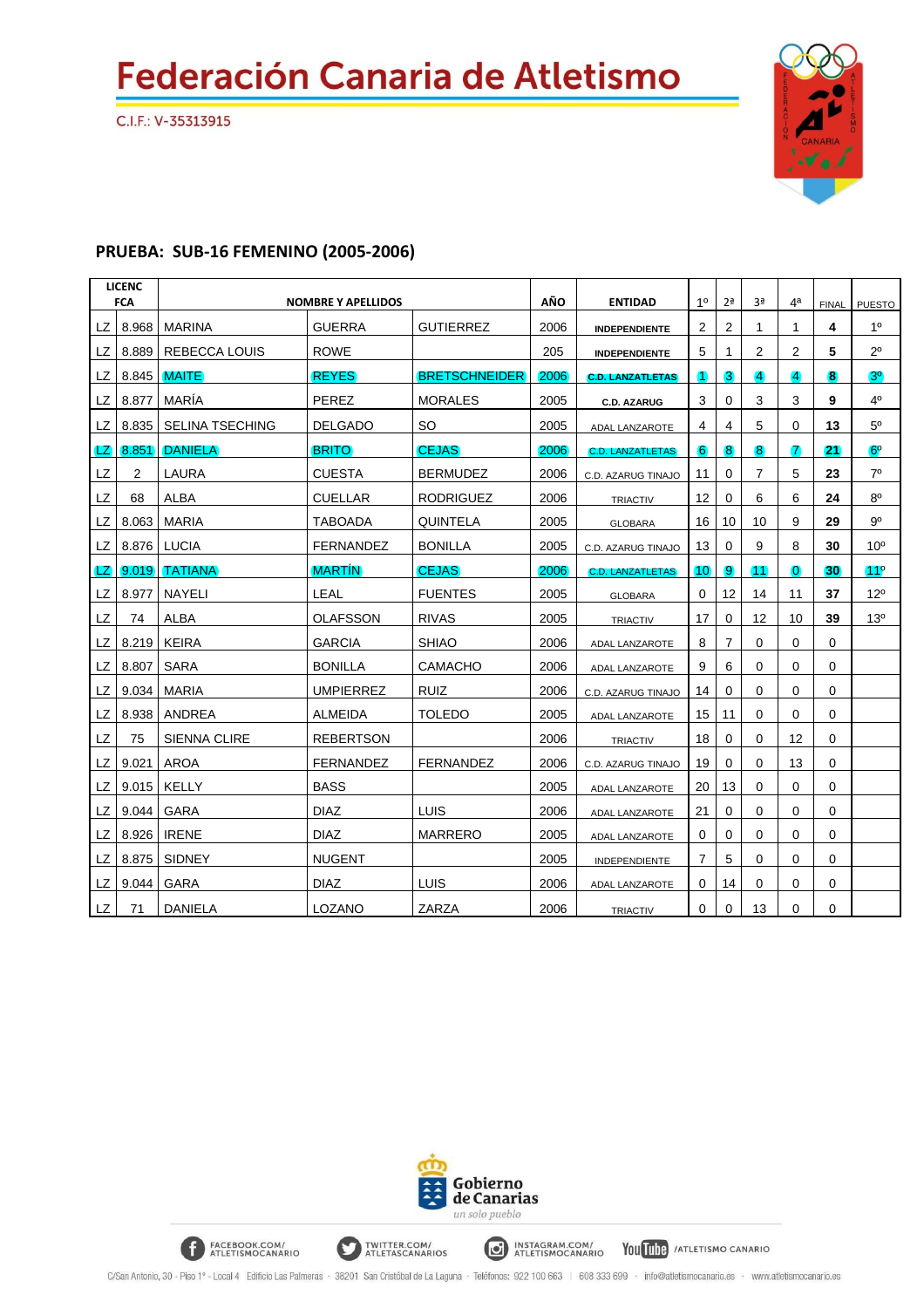C.I.F.: V-35313915



#### **PRUEBA: SUB-16 MASCULINO (2005-2006)**

FACEBOOK.COM/

|           | <b>LICENC</b><br><b>FCA</b> |                    | <b>NOMBRE Y APELLIDOS</b> |                   | AÑO   | <b>ENTIDAD</b>          | 1 <sup>0</sup> | 2 <sup>a</sup> | 3ª                 | 4 <sup>a</sup> | <b>FINAL</b>   | <b>PUESTO</b>   |
|-----------|-----------------------------|--------------------|---------------------------|-------------------|-------|-------------------------|----------------|----------------|--------------------|----------------|----------------|-----------------|
| <b>LZ</b> | 57                          | <b>YEROBE</b>      | <b>RODRIGUEZ</b>          | <b>MACHIN</b>     | 2006  | <b>INDEPENDIENTE</b>    | 2              | 3              | 1                  | 1              | 4              | 1 <sup>0</sup>  |
| LZ        | 8.847                       | <b>NAUZET</b>      | <b>GARCIA</b>             | GILI              | 2005  | <b>C.D. LANZATLETAS</b> | 3              | 1              | $\mathbf{2}$       | $\mathbf{2}$   | 5              | $2^{\circ}$     |
| LZ        | 8.894                       | DANIEL             | <b>BETANCORT</b>          | <b>ESPINO</b>     | 2005  | <b>TRIACTIV</b>         | 1              | 2              | 3                  | 3              | 6              | 3 <sup>0</sup>  |
| LZ        | 8.507                       | <b>ROBERTO</b>     | <b>PADILLA</b>            | RAMIREZ           | 2006  | <b>ADAL LANZAROTE</b>   | 4              | 4              | 5                  | $\Omega$       | 13             | 40              |
| LZ        | 9.032                       | <b>HUGO</b>        | PEREZ                     | <b>ROBAYNA</b>    | 2006  | C.D. AZARUG TINAJO      | 6              | 5              | 6                  | 4              | 15             | $5^{\circ}$     |
| LZ        | 23                          | LYLE               | <b>FORSYTH</b>            |                   | 2006  | <b>INDEPENDIENTE</b>    | 8              | 6              | 7                  | 0              | 21             | $6^{\circ}$     |
| <b>LZ</b> | 8.658                       | <b>FERNANDO</b>    | <b>PEREZ</b>              | <b>HERNANDEZ</b>  | 2006  | <b>GLOBARA</b>          | 19             | 8              | 9                  | 5              | 22             | 7 <sup>0</sup>  |
| LZ        | 8.896                       | <b>AITOR</b>       | <b>HERNANDEZ</b>          | <b>VIZCAINO</b>   | 2.005 | <b>INDEPENDIENTE</b>    | 7              | $\overline{7}$ | 8                  | 0              | 22             | $8^{\circ}$     |
| LZ        | 39                          | GONZALO            | RAMIREZ                   |                   | 2005  | INDEPENDIENTE           | 18             | 12             | 11                 | 6              | 29             | 90              |
| LZ        | 8.216                       | SAUL               | <b>NOLLA</b>              | <b>ARMAS</b>      | 2006  | <b>ADAL LANZAROTE</b>   | 10             | 10             | 10                 | $\mathbf 0$    | 30             | 10 <sup>o</sup> |
| LZ        | 9                           | <b>PABLO</b>       | <b>MARTINEZ</b>           | <b>RODRIGUEZ</b>  | 2005  | ADAL LANZAROTE          | 16             | 11             | 0                  | 7              | 34             | $11^{\circ}$    |
| LZ.       | 32 <sub>2</sub>             | 1ZEL)              | <b>CORRERA</b>            | <b>BAENA</b>      | 2006  | <b>LANZATLETAS</b>      | 23             | $\overline{0}$ | 13                 | $\bf{8}$       | 44             | $12^{\circ}$    |
| LZ        | 9.004                       | <b>GABRIEL</b>     | <b>LARIA</b>              | <b>REVUELTA</b>   | 2006  | <b>C.D. LANZATLETAS</b> | (21)           | $\bf{O}$       | $\vert 15 \rangle$ | 9              | 45             | 13 <sup>o</sup> |
| LZ)       | 8.846                       | <b>ALEJANDRO</b>   | <b>SOCAS</b>              | <b>GARRIDO</b>    | 2006  | <b>C.D. LANZATLETAS</b> | 20             | $ 13\rangle$   | (14)               | $\overline{0}$ | 47             | 14 <sup>o</sup> |
| LZ        | 8.699                       | <b>DAVID</b>       | <b>LONDOÑO</b>            | <b>ZAPATA</b>     | 2006  | ADAL LANZAROTE          | 15             | 0              | 0                  | 0              | $\mathbf 0$    |                 |
| LZ.       | 8.874                       | <b>JANKO D.</b>    | <b>GHERSINI</b>           | <b>GARCIA</b>     | 2006  | <b>C.D. LANZATLETAS</b> | $12^{\circ}$   | $\overline{0}$ | 12                 | $\bf{0}$       | $\overline{0}$ |                 |
| LZ        | 8.852                       | <b>PABLO</b>       | <b>MARTIN</b>             | <b>PÉREZ</b>      | 2006  | <b>C.D. LANZATLETAS</b> | 17             | $\overline{0}$ | $\overline{0}$     | $\overline{0}$ | $\overline{0}$ |                 |
| LZ.       | 8.905                       | TEO G.             | <b>CERQUEIRO</b>          | <b>ANGYAL</b>     | 2005  | <b>C.D. LANZATLETAS</b> | 14             | $\overline{0}$ | $\bf{0}$           | $\overline{0}$ | $\overline{0}$ |                 |
| LZ        | 8.890                       | <b>NICOLAS</b>     | ALBUIXECH                 | <b>BENVENUTTO</b> | 2005  | <b>TRIACTIV</b>         | 22             | 0              | 0                  | 0              | 0              |                 |
| LZ        | 20                          | <b>MARTIN</b>      | <b>CASTRO</b>             | <b>SAAVEDRA</b>   | 2005  | ADAL LANZAROTE          | 13             | 0              | 0                  | 0              | 0              |                 |
| LZ        | 8.652                       | <b>ADRIAN</b>      | CALERO                    | <b>FERNANDEZ</b>  | 2006  | ADAL LANZAROTE          | 0              | 9              | 0                  | 0              | $\mathbf 0$    |                 |
| LZ        | 8247                        | <b>TOMAS</b>       | <b>CABRERA</b>            | <b>DIAZ</b>       | 2006  | ADAL LANZAROTE          | $\Omega$       | 14             | 0                  | $\Omega$       | $\Omega$       |                 |
| LZ        | 8.919                       | LEO                | <b>KNIGHT</b>             |                   | 2005  | INDEPENDIENTE           | 5              | 0              | 0                  | 0              | 0              |                 |
| LZ        | 60                          | <b>HECTOR</b>      | <b>GONZALEZ</b>           | <b>MESA</b>       | 205   | INDEPENDIENTE           | 9              | 0              | 4                  | $\Omega$       | 0              |                 |
| 17        | 8.823                       | <b>JOEL</b>        | <b>BETANCORT</b>          | <b>NAVARRO</b>    | 2005  | ADAL LANZAROTE          | $\Omega$       | 0              | 0                  | 10             | 0              |                 |
|           | <b>CABILDO</b>              | <b>JOSE MIGUEL</b> | <b>SICILIA</b>            | <b>GOMEZ</b>      | 2005  | INDEPENDIENTE           | 11             | 0              | 0                  | 0              | 0              |                 |



INSTAGRAM.COM/<br>ATLETISMOCANARIO

You Tube / ATLETISMO CANARIO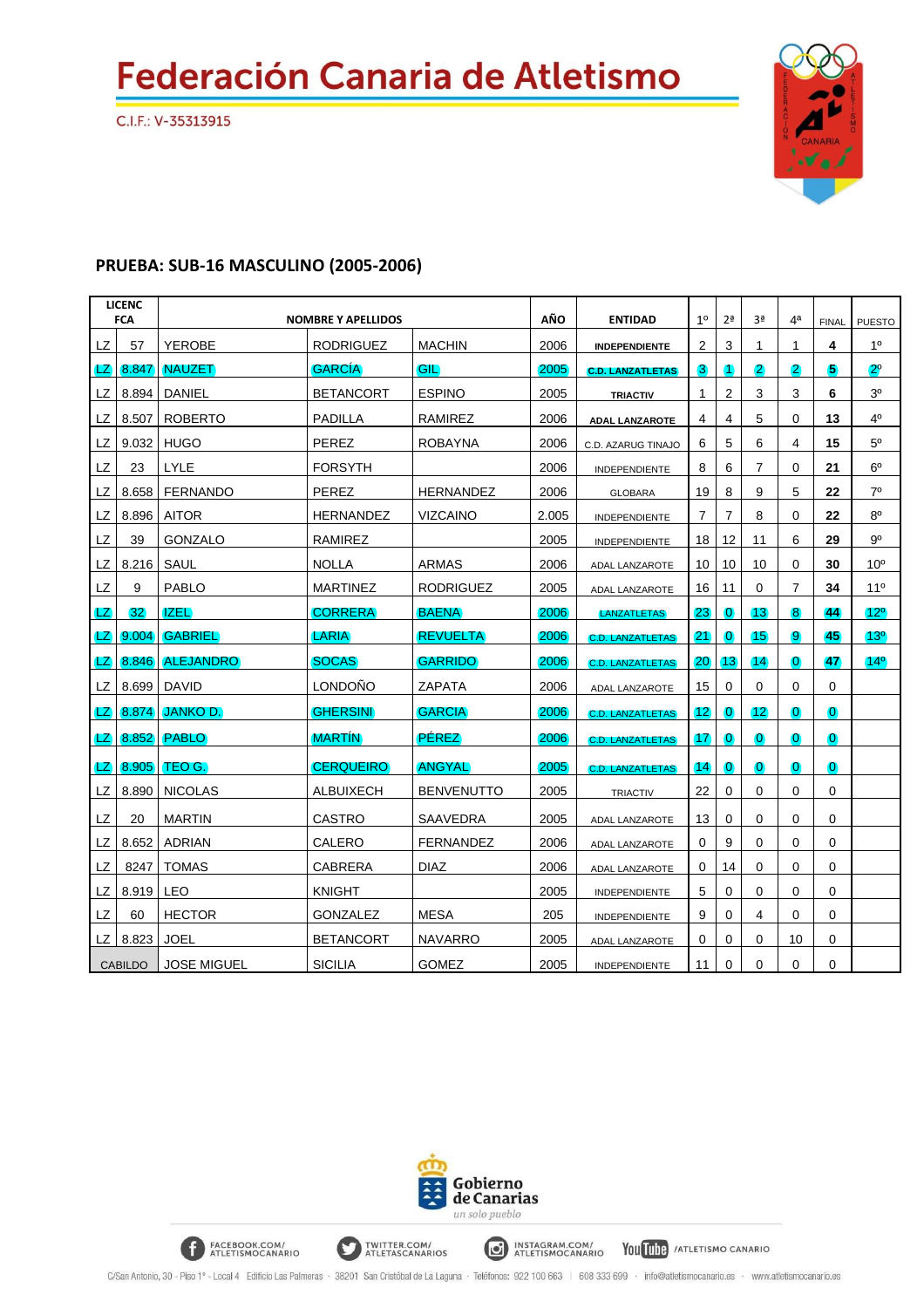C.I.F.: V-35313915



#### **PRUEBA: SUB 18 FEMENINO (2003-2004 )**

FACEBOOK.COM/<br>ATLETISMOCANARIO

|           | <b>LICENC</b><br><b>FCA</b> |                                       | <b>NOMBRE Y APELLIDOS</b> |                  | AÑO   | <b>ENTIDAD</b>        | 10 | 2 <sup>a</sup> | 3 <sup>a</sup> | 4 <sup>a</sup> | <b>FINAL</b> | <b>PUESTO</b>  |
|-----------|-----------------------------|---------------------------------------|---------------------------|------------------|-------|-----------------------|----|----------------|----------------|----------------|--------------|----------------|
| LZ        | 8.901                       | LEILA                                 | <b>THOM</b>               |                  |       | <b>INDEPENDIENTE</b>  | 1  |                | 2              |                | 3            | 10             |
| LZ.       | 8.100                       | ANDREA                                | <b>HERNANDEZ</b>          | <b>VILLA</b>     | 2003  | <b>ADAL LANZAROTE</b> | 2  | 2              |                | 2              | 5            | $2^{\circ}$    |
| <b>LZ</b> | 668                         | LAURA                                 | <b>RODRIGUEZ</b>          | <b>OUBIÑA</b>    | 2004  | <b>ADAL LANZAROTE</b> | 3  | 3              | 3              | 0              | 9            | 3 <sup>0</sup> |
| LZ        | 8.099                       | <b>CLAUDIA</b>                        | <b>HERNANDEZ</b>          | <b>VILLA</b>     | 2003  | <b>ADAL LANZAROTE</b> | 4  | 4              | 4              | 3              | 11           | 4 <sup>0</sup> |
| LZ.       | 8.553                       | <b>CRISTINA DEL</b><br><b>ROSARIO</b> | <b>JORGE</b>              | <b>GONZALEZ</b>  | 2004  | ADAL LANZAROTE        | 5  | 5              | 7              | 5              | 15           | 5 <sup>0</sup> |
| LZ        | 8.890                       | <b>LUCIA</b>                          | <b>CUELLAS</b>            | <b>RODRIGUEZ</b> | 2004  | <b>TRIACTIV</b>       | 7  | 0              | 6              | 6              | 19           | 6 <sup>o</sup> |
| LZ        | 8.898                       | <b>NATALIA</b>                        | <b>RODRIGUEZ</b>          | PEREZ            | 2004  | <b>TRIACTIV</b>       | 8  | 0              | 0              | 0              | $\Omega$     |                |
| LZ        | 8.868                       | EVELYN ELISA                          | GONZALEZ                  | <b>MARTIN</b>    | 2004  | <b>GLOBARA</b>        | 10 | 0              | 0              | 0              | $\Omega$     |                |
| LZ        | 9.000                       | <b>NELIDA</b>                         | <b>GARNICA</b>            | <b>ROSA</b>      | 2004  | <b>ADAL LANZAROTE</b> | 12 | $\Omega$       | 0              | 0              | $\Omega$     |                |
| LZ        | 8.836                       | <b>DAURA</b>                          | <b>DOMINGUEZ</b>          | <b>AIRES</b>     | 2004  | <b>ADAL LANZAROTE</b> | 13 | 0              | 0              | 0              | $\Omega$     |                |
| LZ        | 9.013                       | AYSHANE M <sup>a</sup>                | <b>JIMENEZ</b>            | <b>MEDEROS</b>   | 2004  | ADAL LANZAROTE        | 14 | 0              | 0              | 0              | $\Omega$     |                |
| LZ        | 49                          | <b>HELENA</b>                         | DE CASTRO                 | <b>URQUIOLA</b>  | 2004  | <b>INDEPENDIENTE</b>  | 0  | $\Omega$       | 5              | 4              | $\Omega$     |                |
| LZ        | 70                          | <b>ROSALIA</b>                        | LOPEZ                     | <b>MARIA</b>     | 2003  | <b>TRIACTIV</b>       | 6  | 0              | <b>DNF</b>     | 0              | $\Omega$     |                |
| LZ        | 8.707                       | <b>YISSIS</b>                         | <b>CORTIJO</b>            | <b>DOMINC</b>    | 2004  | <b>ADAL LANZAROTE</b> | 11 | 0              | <b>DNF</b>     | 0              | 0            |                |
|           | <b>CABILDO</b>              | <b>LUCIA</b>                          | <b>RODRIGUEZ</b>          | <b>CABRERA</b>   | 2.003 | INDEPENDIENTE         | 9  | 0              | 0              | 0              | $\Omega$     |                |

| <b>COMPONENTES SELECCIÓN POR CLUBES</b>        |                 |                     |                |                |                  |       |  |  |  |  |  |  |  |
|------------------------------------------------|-----------------|---------------------|----------------|----------------|------------------|-------|--|--|--|--|--|--|--|
| <b>CLASIFICACION SUB 16 Y SUB 18 FEDERADOS</b> |                 |                     |                |                |                  |       |  |  |  |  |  |  |  |
|                                                |                 |                     | <b>S18</b>     |                |                  |       |  |  |  |  |  |  |  |
| <b>CLUBES</b>                                  | S 16 F          | <b>S16 M</b>        | M              | <b>S18 F</b>   | <b>TOTAL</b>     |       |  |  |  |  |  |  |  |
| <b>ADAL LANZAROTE</b>                          |                 | 4 <sup>°</sup>      |                | $29 - 39 - 49$ | 4                |       |  |  |  |  |  |  |  |
| <b>INDEPENDIENTES</b>                          | $19 - 29$       | 1 <sup>°</sup>      | 3 <sup>o</sup> | 1 <sup>°</sup> | 5                | $(*)$ |  |  |  |  |  |  |  |
| <b>C.D. LANZATLETAS</b>                        | 3 <sup>o</sup>  | $\boxed{2^{\circ}}$ | $ 4^{\circ} $  |                | $\left(3\right)$ |       |  |  |  |  |  |  |  |
|                                                |                 |                     | $19 -$         |                |                  |       |  |  |  |  |  |  |  |
| C.D. AZARUG TINAJO                             | 4º              | 0                   | 1 <sup>°</sup> |                | 3                |       |  |  |  |  |  |  |  |
| <b>TRIACTIV</b>                                | $\overline{0}$  | 3 <sup>o</sup>      | $\Omega$       | $\Omega$       | $\mathbf{1}$     |       |  |  |  |  |  |  |  |
| <b>TOTAL</b>                                   | 4               | 4                   | 4              | 4              | 16               |       |  |  |  |  |  |  |  |
| $(*)$<br><b>Beyliss</b>                        | $\overline{2}$  |                     |                |                |                  |       |  |  |  |  |  |  |  |
| <b>Triathlon Sport</b>                         | $\mathbf{1}$    |                     |                |                |                  |       |  |  |  |  |  |  |  |
| Otros                                          | $\overline{2}$  |                     |                |                |                  |       |  |  |  |  |  |  |  |
| <b>CLASIFICACION SUB 14 FEDERADO</b>           |                 |                     | <b>TOTAL</b>   |                |                  |       |  |  |  |  |  |  |  |
| <b>CLUBES</b>                                  | <b>SUB 14 F</b> | <b>SUB 14 M</b>     |                |                |                  |       |  |  |  |  |  |  |  |
| Gobierno<br>de Canarias<br>un solo pueblo      |                 |                     |                |                |                  |       |  |  |  |  |  |  |  |

INSTAGRAM.COM/<br>ATLETISMOCANARIO

You Tube / ATLETISMO CANARIO